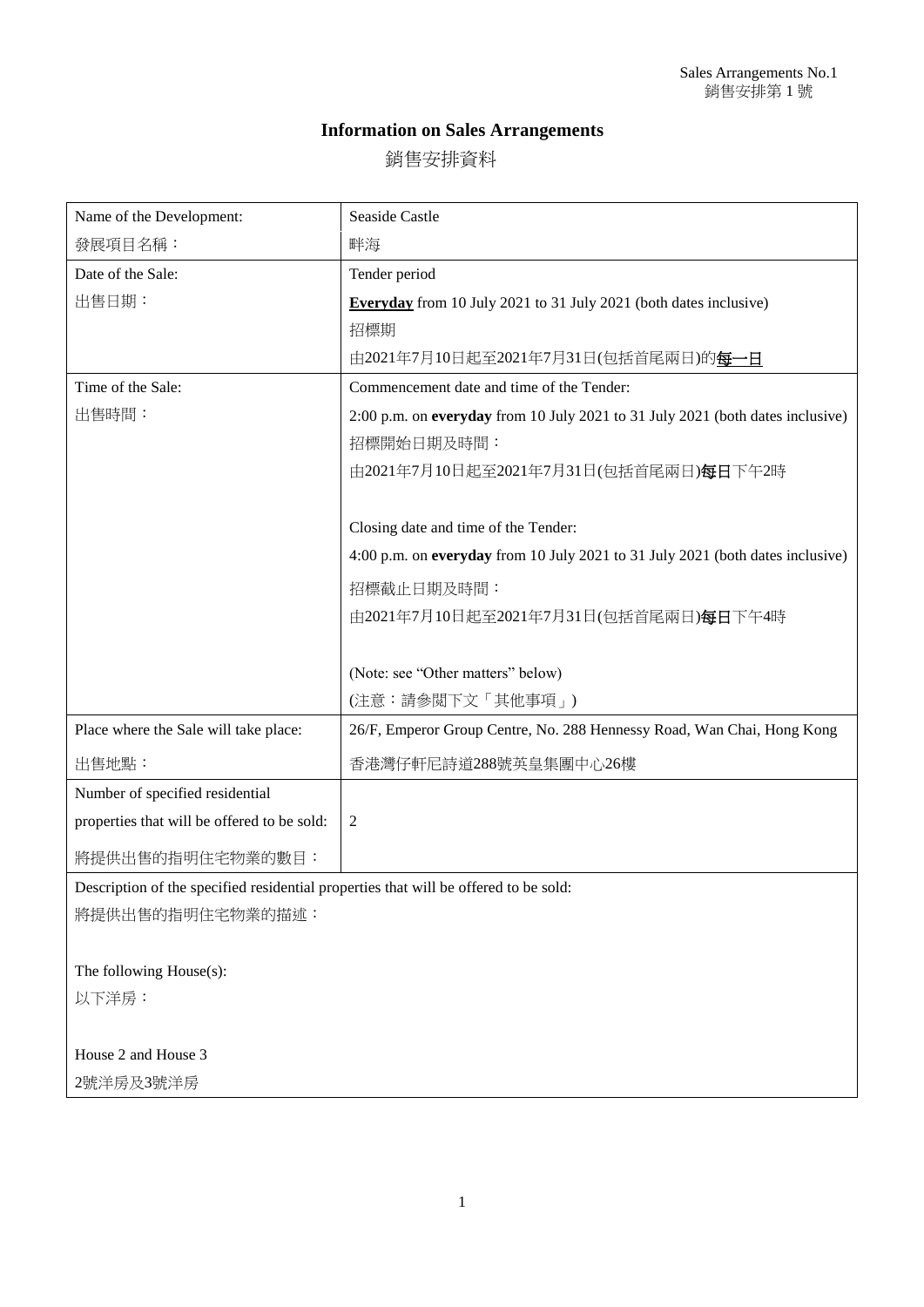The method to be used to determine the order of priority in which each of the persons interested in purchasing any of the specified residential properties may select the residential property that the person wishes to purchase: 將會使用何種方法,決定有意購買該等指明住宅物業的每名人士可揀選其意欲購買的住宅物業的優先次序:

## Sale by Tender

See details and particulars in the tender notice. From 10 July 2021 to 31 July 2021, the tender notice and other relevant tender documents will be made available for collection free of charge from Monday to Sunday between 11:00 a.m. to 3:00 p.m. daily at the following venue:-

2/F, Emperor Group Centre, No. 288 Hennessy Road, Wan Chai, Hong Kong

## 以招標方式出售

請參閱招標公告的細節和詳情。由2021年7月10日起至2021年7月31日,招標公告及其他相關招標文件可於星期一至 日每日上午11時至下午3時於以下地點免費領取:-

香港灣仔軒尼詩道288號英皇集團中心2樓

The method to be used, where 2 or more persons are interested in purchasing a particular specified residential property, to determine the order of priority in which each of those persons may proceed with the purchase:

在有兩人或多於兩人有意購買同一個指明住宅物業的情況下,將會使用何種方法決定每名該等人士可購買該物業的 優先次序:

Please refer to the tender notice and other relevant tender documents. 請參照招標公告及其他相關招標文件。

Other matters 其他事項

1. The Vendor does not undertake and is under no obligation to review, consider or accept the highest offer or any offer at all for the purchase of any specified residential property. The Vendor has the absolute right to withdraw from the sale of any specified residential property at any time before the acceptance of any offer. The Vendor has the absolute right to change the closing date and/or time of the tender in respect of all or any specified residential properties from time to time by amending and/or issuing (as the case may be) the Sales Arrangements. The Vendor has the absolute right to accept any offer at or before the closing time of the tender.

賣方並不承諾亦無責任閱覽、考慮或接受認購任何指明住宅物業最高出價之要約或任何要約。賣方有絕對權 利於接受任何要約前於任何時間撤回出售任何指明住宅物業。賣方有絕對權利透過修改及/或發出(視情況而 定)銷售安排不時更改全部或任何指明住宅物業的招標截止日期及/或時間。賣方有絕對權利於招標截止時間或 之前接受任何要約。

2. The specified residential properties are available for viewing by tenderers by prior appointment and showing of cashier order(s) in the amount as specified by the Vendor. Tenderers are invited and advised to view the specified residential properties before submission of tender offer.